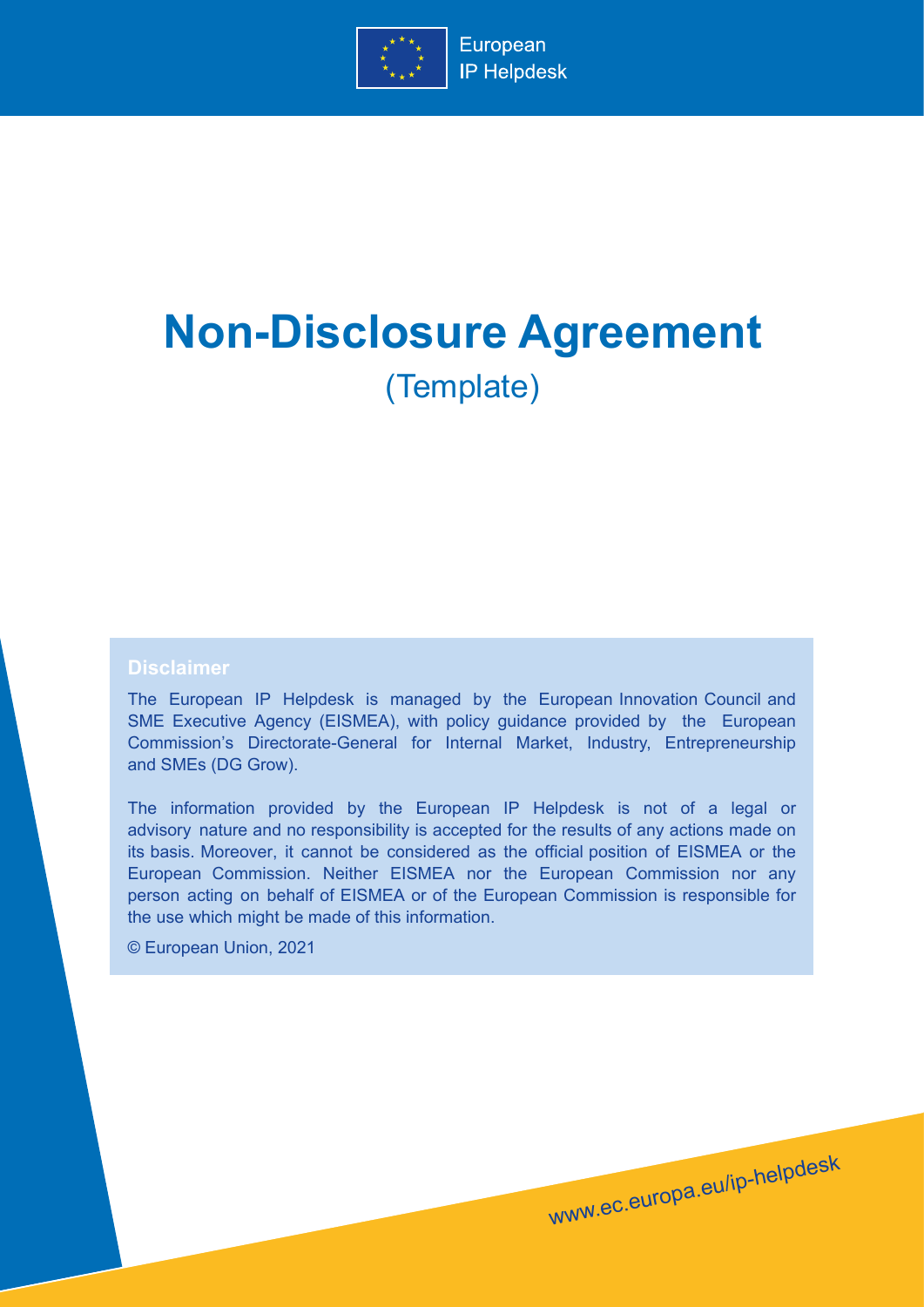# **NON-DISCLOSURE AGREEMENTS**

Confidentiality is an extremely important issue for participants in R&D projects, from the setting-up (even during earliest discussions on the assessment of participation), to the implementation and exploitation phases.

Exchanging valuable information with other partners is generally a necessity that regularly occurs in collaborative initiatives or undertakings. Accordingly, confidentiality issues and measures should be taken into consideration in order to safely exchange information, facilitating the project development and ensuring the non-disclosure of sensitive technology, business or commercial confidential information. Therefore, the signature of a confidentiality agreement or non-disclosure agreement (NDA) at the proposal stage or even before, the inclusion of confidentiality clauses in the consortium agreement, and compliance with confidentiality obligations during the whole life of the project and after, are among others very important steps to keep confidential information secret in order to maintain a competitive edge.

Deciding to become involved in a project, business or commercial relationship requires discussions and the exchange of information between people from different organisations, companies or institutions with different background knowledge and interests. It might involve giving written or oral information to a third party in order to describe project ideas, revealing know-how, or defining scope, objectives, and tasks for planning or arranging a proposal or for preparations made before a project starts.

Confidentiality agreements or NDAs provide protection and more security to an individual or organisation that is about to share or make available information to another individual or organisation by ensuring that confidential information will be used only for the permitted purposes agreed between the signatories of the agreement and will not be used or revealed to third parties without consent; and furthermore that if confidential information is revealed or made public, breaching the terms provided under the agreement, then liability, damages, cessation or preventive measures can be claimed.

Confidential information or specific documentation should be only revealed under confidentiality commitments settled in advance otherwise it might be used for the benefit of others, excluding and harming the interest of the owner of the confidential information.

The following NDA template may be used, taking into consideration the concrete situation or needs of its users.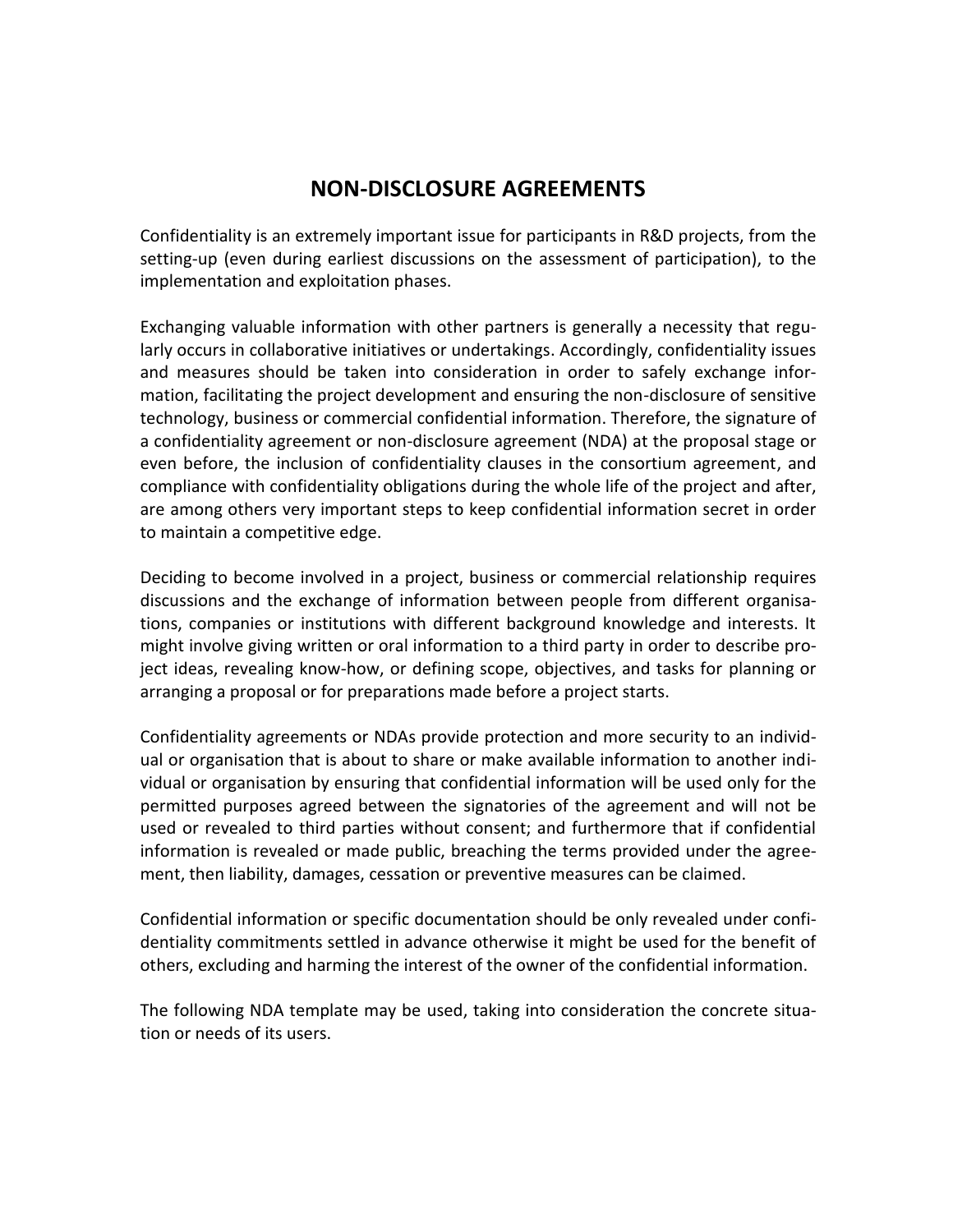# **NON-DISCLOSURE AGREEMENT**

**THIS AGREEMENT** [*the Agreement*] is entered into on this [*insert number of day*] day of [*insert Month and year*] by and between:

1. [*Insert official name of the potential partner or participant*], having its registered office or based in [*insert the Legal Address of the Entity*] hereinafter referred to as [the Discloser] and

2. [*Insert official name of the potential partner or participant*], having its registered office or based in [insert the Legal Address of the Entity] hereinafter referred to as [the Recipient]

# **WHEREAS:**

The Discloser and Recipient hereto desire [*to participate in early discussions regarding the entering into future collaboration as a European Funded Project in the field of (….)*] or [*to submit a proposal for a collaborative project in response to the call (identify the call) under (identify the EU-funded Programme)*] or [*to evaluate entering into partnership or business collaboration for the purpose of (identify the undertaking intended to perform)*]

Throughout the aforementioned discussions, the Discloser may share proprietary information or Confidential Information with the Recipient subject to the terms and covenants set forth below.

## **NOW IT IS AGREED AS FOLLOWS:**

# **1. Confidential Information**

1.1 For the purposes of this Agreement, Confidential Information means any data or proprietary information of the Discloser that is not generally known to the public or has not yet been revealed, whether in tangible or intangible form, whenever and however disclosed, including, but not limited to:

- (i) any scientific or technical information, invention, design, process, procedure, formula, improvement, technology or method;
- (ii) any concepts, samples, reports, data, know-how, works-in-progress, designs, drawings, photographs, development tools, specifications, software programs, source code, object code, flow charts, and databases;
- (iii) any marketing strategies, plans, financial information, or projections, operations, sales estimates, business plans and performance results relating to the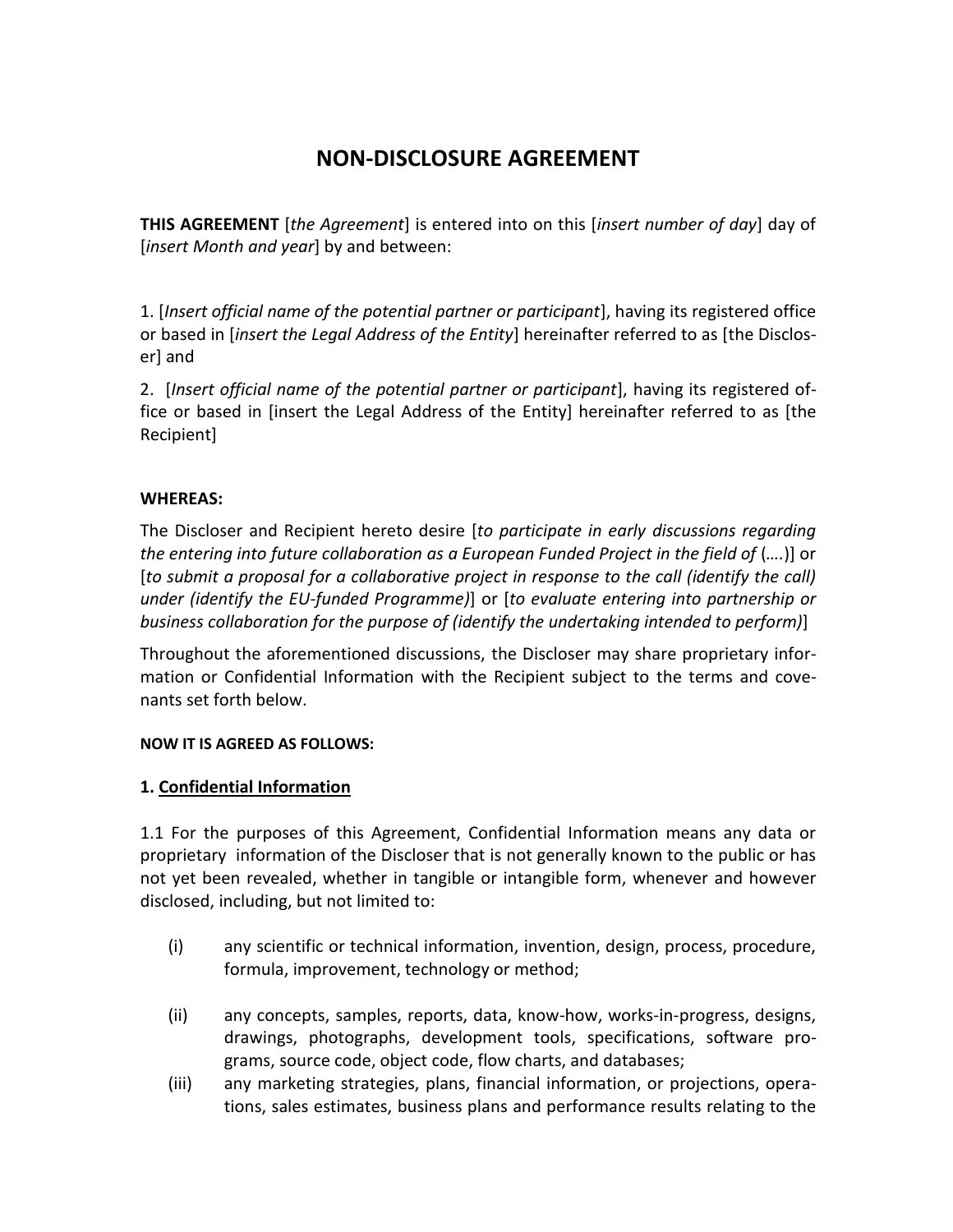Discloser's past, present or future business activities, or those of its affiliates, subsidiaries and affiliated companies;

- (iv) trade secrets; plans for products or services, and customer or supplier lists;
- (v) any other information that should reasonably be recognized as Confidential Information by the Discloser.

1.2 The Discloser and the Recipient agree hereby that Confidential Information needs not to be novel, unique, patentable, copyrightable or constitutes a trade secret in order to be designated Confidential Information and therefore protected.

1.3 Confidential Information shall be identified either by marking it, in the case of written materials, or, in the case of information that is disclosed orally or written materials that are not marked, by notifying the Recipient of the confidential nature of the information. Such notification shall be done orally, by e-mail or written correspondence, or via other appropriate means of communication.

1.4 The Recipient hereby acknowledge that the Confidential Information proprietary of the Discloser has been developed and obtained through great efforts and shall be regarded and kept as Confidential Information.

1.5 Notwithstanding the aforementioned Confidential Information shall exclude information that:

(i) is already in the public domain at the time of disclosure by the Discloser to the Recipient or thereafter enters the public domain without any breach of the terms of this Agreement;

(ii) was already known by the Recipient before the moment of disclosure (under evidence of reasonable proof or written record of such disclosure);

(iii) is subsequently communicated to the Recipient without any obligation of confidence from a third party who is in lawful possession thereof and under no obligation of confidence to the Discloser;

(iv) becomes publicly available by other means than a breach of the confidentiality obligations by the Recipient (not through fault or failure to act by the Recipient);

(iv) is or has been developed independently by employees, consultants or agents of the Recipient (proved by reasonable means) without violation of the terms of this Agreement or reference or access to any Confidential Information pertaining to the Discloser.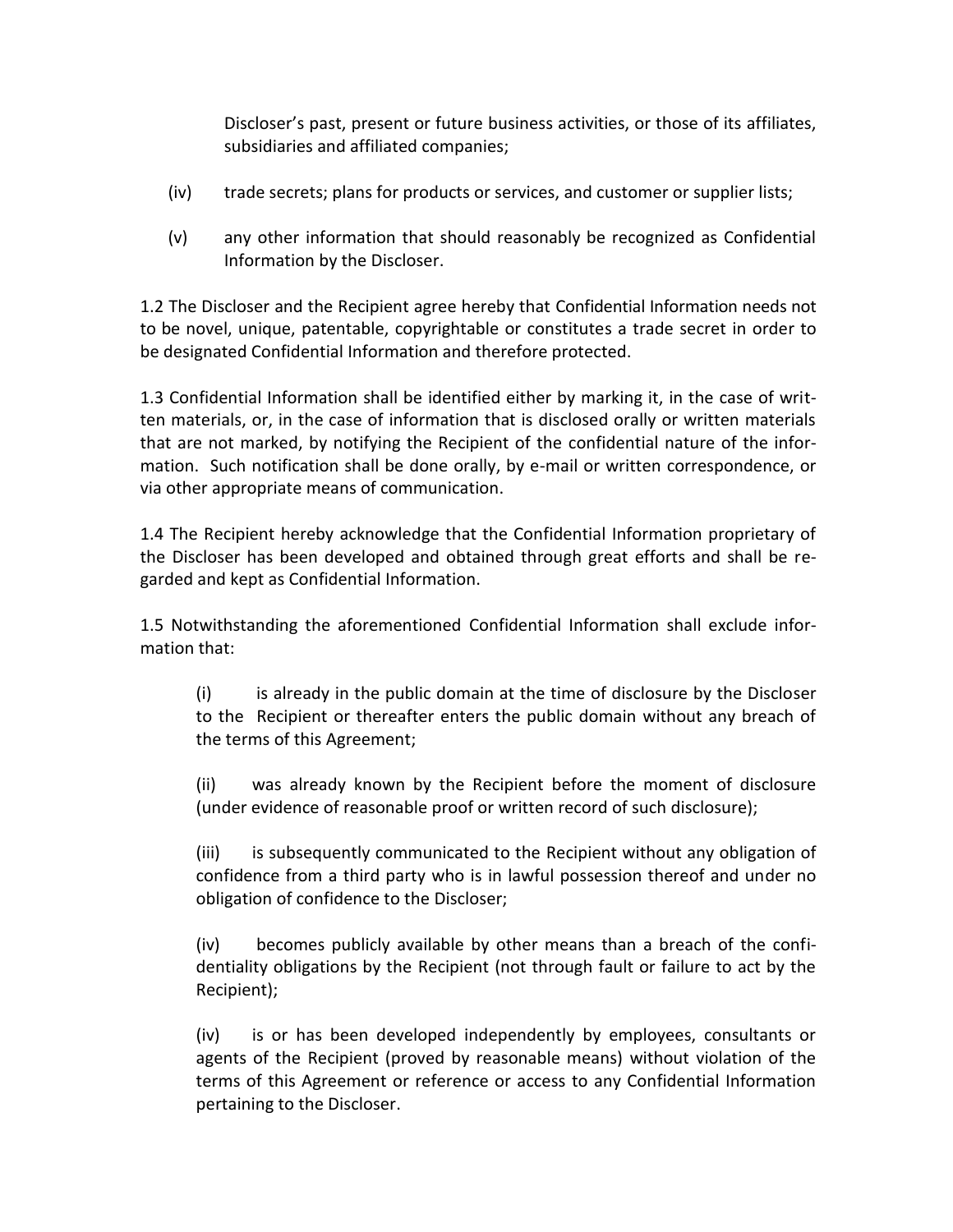# **2. Purpose of the Disclosure of Confidential Information**

The Discloser and Recipient will enter on discussions regarding future collaboration toward European Funded Project in the field of [….] or [*will submit a proposal for a collaborative project in response to the call (identify the call) under (identify the EU funded Programme)*] or [*will enter into or evaluate alternatives for partnership or collaboration with* [*name of the Recipient*] for the purpose of [*identify the undertaking intended to perform or achieve*].

# **3. Undertakings of the Recipient**

3.1 In the context of discussions, preparations or negotiations, the Discloser may disclose Confidential Information to the Recipient. The Recipient agrees to use the Confidential Information solely in connection with purposes contemplated in this Agreement and not to use it for any other purpose or without the prior written consent of the Discloser.

3.2 The Recipient will not disclose and will keep confidential the information received, except to its employees, representatives or agents who need to have access to the Confidential Information for the purpose of carrying out their duties in connection with the permitted purposes specified in clause 2. The Recipient will inform them about the confidential quality of the information provided and will ensure that their agreement is obtained to keep it confidential on the same terms as set forth in this Agreement. Hence the Recipient will be responsible for ensuring that the obligations of confidentiality and non-use contained herein will be strictly observed and will assume full liability for the acts or omissions made for its personnel representatives or agents.

3.3 The Recipient will use the Confidential Information exclusively for the permitted purpose stated in clause 2 and not use the information for its own purposes or benefit.

3.4 The Recipient will not disclose any Confidential Information received to any third parties, except as otherwise provided for herein.

3.5 The Recipient shall treat all Confidential Information with the same degree of care as it accords to its own Confidential Information.

3.6 All Confidential Information disclosed under this Agreement shall be and remain under the property of the Discloser and nothing contained in this Agreement shall be construed as granting or conferring any rights to such Confidential Information on the Recipient. Principally, nothing in this Agreement shall be deemed to grant to the Recipient a licence expressly or by implication under any patent, copyright or other intellectual property right. The Recipient hereby acknowledges and confirms that all the existing and future intellectual property rights related to the Confidential Information are exclusive titles of the Discloser. For the sake of clarity based in good faith, the Recipient will not apply for or obtain any intellectual property protection in respect of the Confidential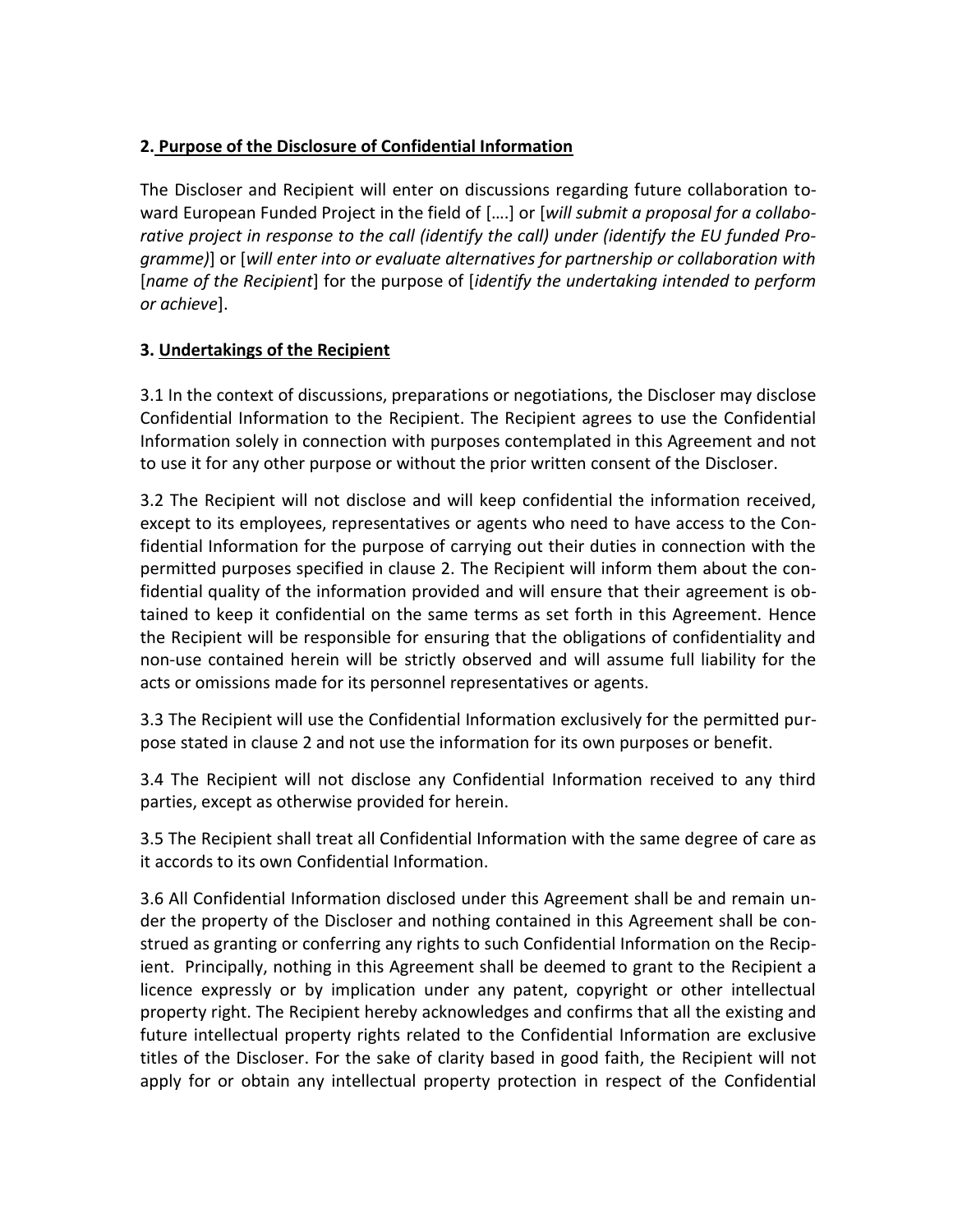Information received. Likewise any modifications and improvements thereof by the Recipient shall be the sole property of the Discloser.

3.7 The Recipient shall promptly return or destroy all copies (in whatever form reproduced or stored), including all notes and derivatives of the Confidential Information disclosed under this Agreement, upon the earlier of (i) the completion or termination of the dealings contemplated in this Agreement; (ii) or the termination of this Agreement; (iii) or at the time the Discloser may request it to the Recipient.

3.8 Notwithstanding the foregoing, the Recipient may retain such of its documents as required to comply with mandatory law, provided that such Confidentiality Information or copies thereof shall be subject to an indefinite confidentiality obligation.

3.9 In the event that the Recipient is asked to communicate the Confidential Information to any judicial, administrative, regulatory authority or similar or obliged to reveal such information by mandatory law, it shall notify promptly the Discloser of the terms of such disclosure and will collaborate to the extent practicable with the Discloser in order to comply with the order and preserve the confidentiality of the Confidential Information.

3.10 The Recipient agrees that the Discloser will suffer irreparable damage if its Confidential Information is made public, released to a third party, or otherwise disclosed in breach of this Agreement and that the Discloser shall be entitled to obtain injunctive relief against a threatened breach or continuation of any such a breach and, in the event of such breach, an award of actual and exemplary damages from any court of competent jurisdiction.

3.11 The Recipient shall immediately notify upon becoming aware of any breach of confidence by anybody to whom it has disclosed the Confidential Information and give all necessary assistance in connection with any steps which the Discloser may wish to take prevent, stop or obtain compensation for such a breach or threatened breach.

3.12 The Confidential Information subject to this Agreement is made available "as such" and no warranties of any kind are granted or implied with respect to the quality of such information including but not limited to, its applicability for any purpose, noninfringement of third party rights, accuracy, completeness or correctness. Further, the Discloser shall not have any liability to the Recipient resulting from any use of the Confidential Information.

3.13 The Discloser is not under any obligation under this Agreement to disclose any Confidential Information it chooses not to disclose.

3.14 Nothing in this Agreement shall be construed to constitute an agency, partnership, joint venture, or other similar relationship between the Discloser and Recipient.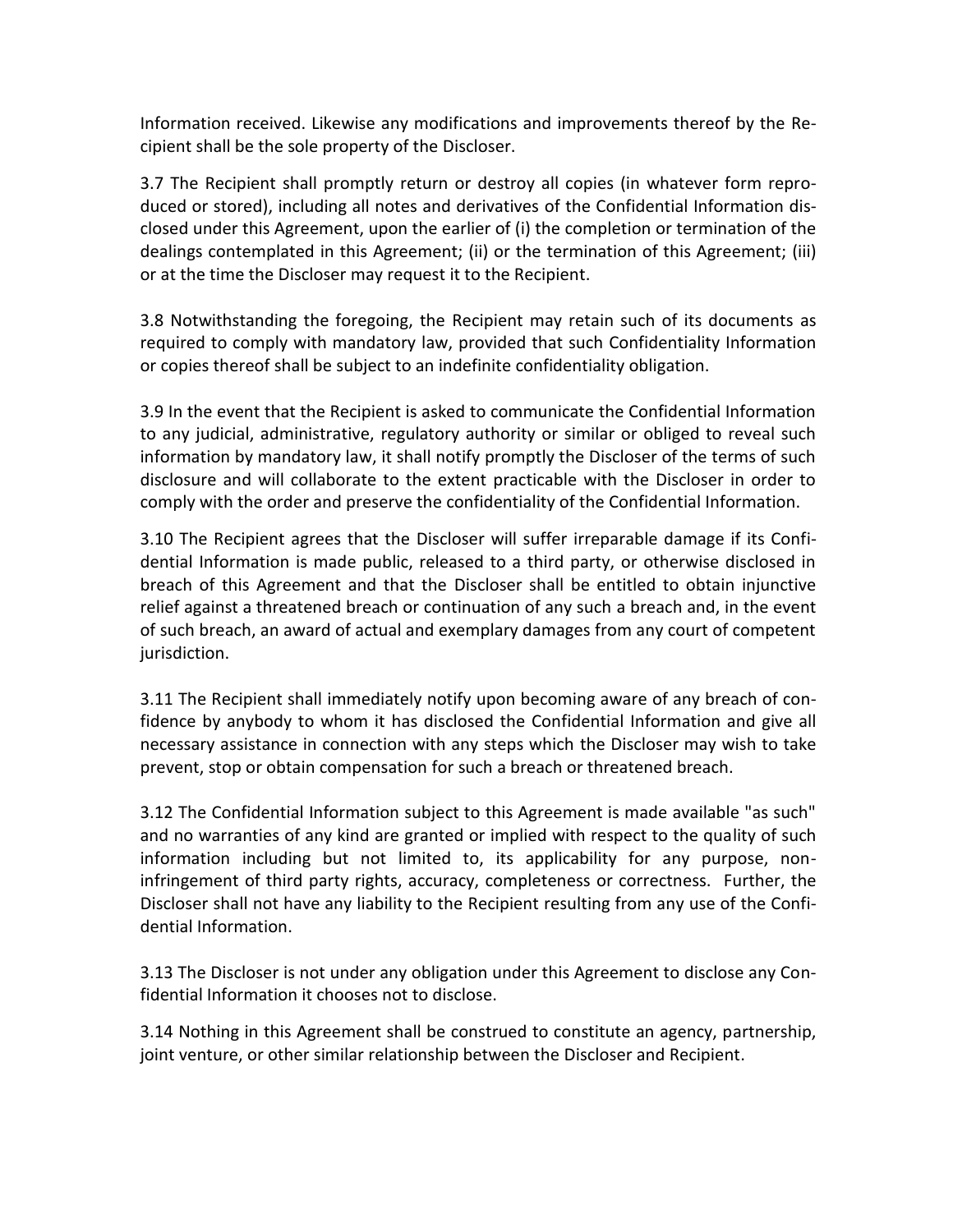# **4. Miscellaneous**

# 4.1 **Duration and Termination**

4.1.1 This Agreement shall remain in effect for a term of [*number of months or years*] term. Notwithstanding the foregoing, the Recipient's duty to hold in confidence Confidential Information that was disclosed during the term shall remain in effect indefinitely, save otherwise agreed.

4.1.2 If the Discloser and Recipient succeed in the call for proposal referred to in clause 2 and sign the corresponding Grant Agreement (GA) and Consortium Agreement (CA), or entered into partnership under any other kind of collaborative agreement (COA) or association agreement (AA), the non-disclosure provisions of the CA, COA and AA shall [*supplement or supersede*] this Agreement. In the event that non-disclosure provisions are not provided for the said private agreements in equal terms as stated herein, this Agreement shall remain in force until the end of the collaboration undertaken or after [*months or years*] of its termination.

# 4.2 **Applicable Law and Jurisdiction**

This Agreement shall be construed and interpreted by the laws of [*choose the applicable law*]. The court of [*choose the jurisdiction to settle disputes*] shall have jurisdiction.

## 4.3 **Validity**

If any provisions of this Agreement are invalid or unenforceable, the validity of the remaining provisions shall not be affected. The invalid or unenforceable provision shall be replaced by a valid and enforceable provision that will meet the purpose of the invalid or unenforceable provision as closely as possible.

## 4.4 **Subsequent Agreements**

Ancillary agreements, amendments or additions hereto shall be made in writing.

## 4.5 **Communications**

Any notices or communications required may be delivered by hand or e-mail, mailed by registered mail to the address of the Recipient/Discloser as indicated above. Any subsequent modification of addresses should be reasonably communicated in advance to the effect of this Agreement.